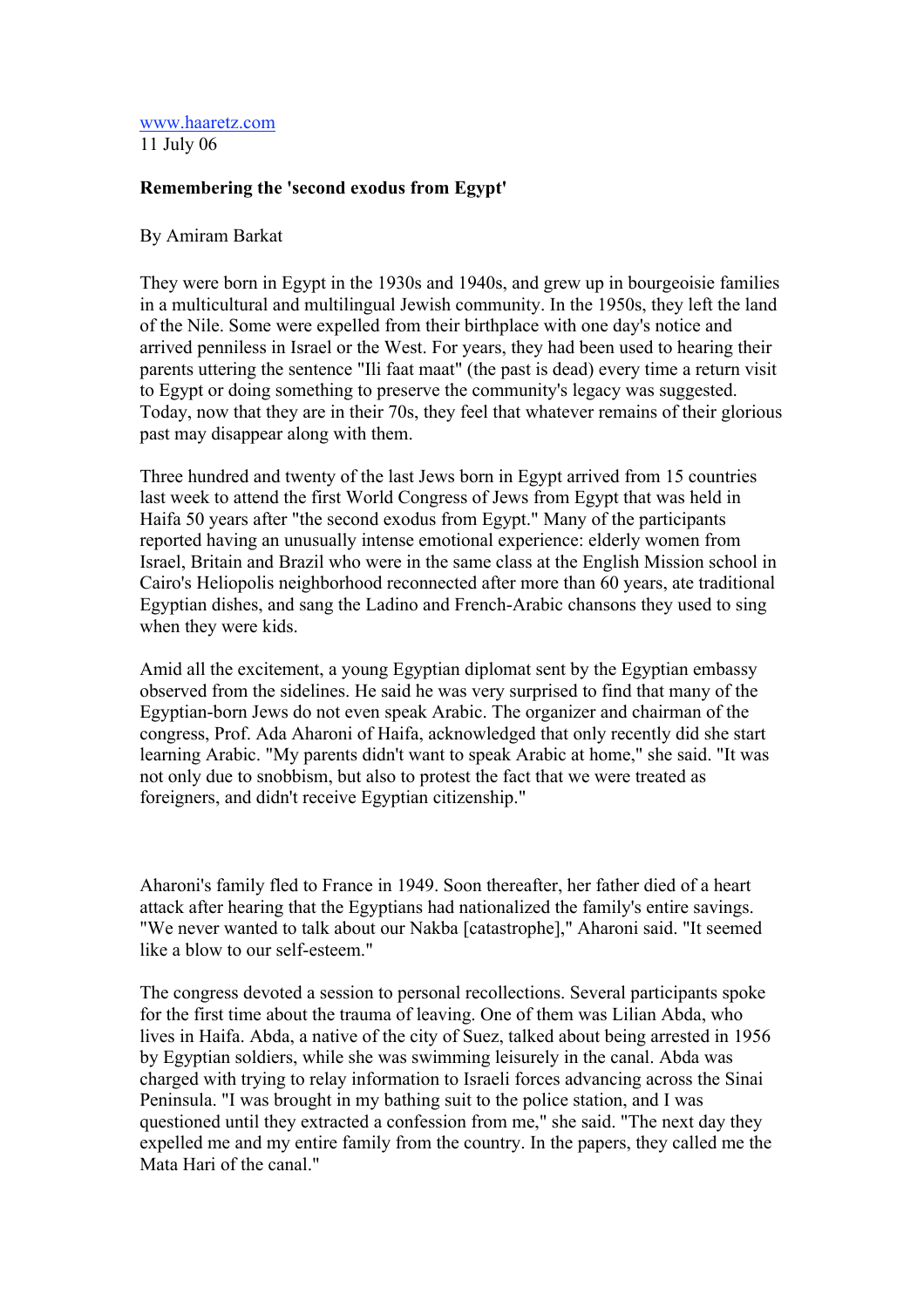The process of eliminating the Jewish community in Egypt began after World War II, and lasted around 20 years. Of the 80,000 Jews who lived there in 1948, 34,000 immigrated to Israel and the rest went to France, Brazil, the United States, Australia, and Canada.

A recent survey of native-born Egyptians in Australia found that each one speaks an average of 4.5 languages, with no distinction between the wealthy and the poor. The survey's author, Dr. Racheline Barda of the University of Sydney, believes that knowledge of languages enabled the Egyptian natives to be easily absorbed in the West. But due to their successful integration, their Egyptian identity was lost and not transmitted to their children.

Barda's research revealed the diverse ethnic mosaic from which the Egyptian community was comprised. Only 15 percent of the survey's respondents were born to families that had lived in Egypt for several generations. Over 80 percent were children or grandchildren of immigrants who had arrived in Egypt following the economic boom created by the opening of the Suez Canal in 1869. Half of the Jewish immigrants arrived in Egypt from across the Ottoman Empire, and the other half came from Europe. The overwhelming majority of the community underwent a secularization process in the 1930s. Inter-ethnic marriages were widespread. Professor Vivianne Schinasi-Silver of Toronto said that her grandparents had come to Egypt from Turkey, Lebanon, Russia and Spain.

Professor Nahem Ilan, who lectured at the conference, said the fact that the Egyptian Jewish community was comprised of immigrants is unique among Jewish communities in Arab countries. Immigration, economic prosperity and the multicultural reality in Egypt transformed the community into a more modern one than most European Jewish communities, he added.

Joe Barda, Dr. Racheline Barda's husband and a native of Alexandria, donated \$25,000 to endow a chair, and will try to raise another \$500,000 in the coming year.

Ilan has high hopes for the endowment. "The research done so far was to a large extent slanted toward the Zionist component," he said. "Today we know that Israel and the Zionist movement were a marginal factor in the life of the community. Only recently has there been serious research into the Jews' contribution to economic, political and intellectual life in Egypt. Unique subjects such as the feminist revolution in the community at the turn of the 20th century or the relationship with the Karaite community have not been studied at all."

Meanwhile, the researchers have encountered numerous difficulties in their efforts to access information sources on the community, for which they primarily blame Carmen Weinstein, the president of Cairo's Jewish community. Weinstein has rejected all requests to photocopy documents from the community's central archive in the Abasiya neighborhood. On the other hand, the same researchers acknowledged, she managed to stop or at least slow down, the uncontrolled and illegal wholesale sell-off of the community's assets.

Among Egyptian-born people around the world, there has been a dramatic turnaround